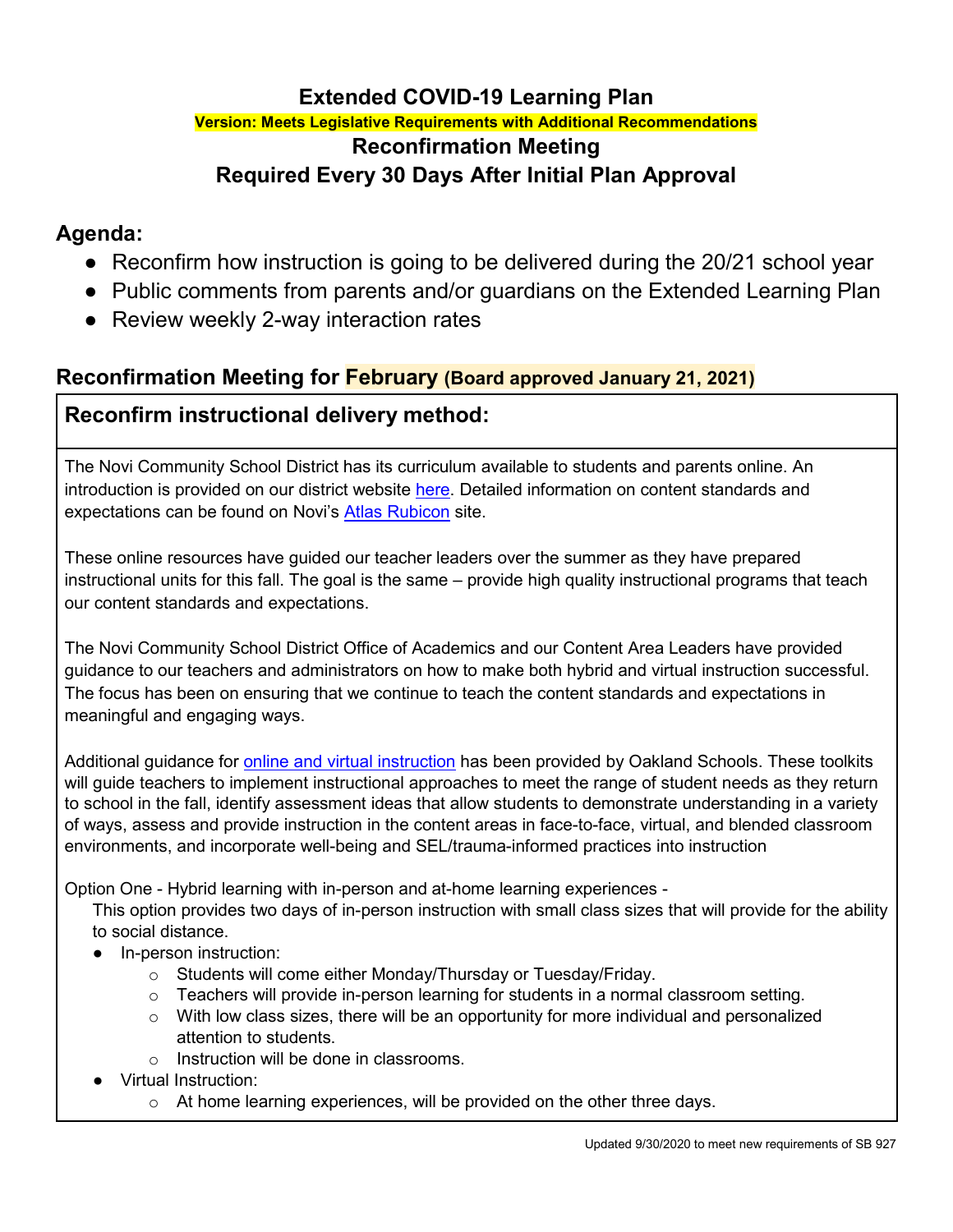- $\circ$  Novi teachers will provide virtual learning using Seesaw (grades K-5) and Schoology (Grades 5-12) as a learning management system.
- $\circ$  Other technology options that teachers will utilize include: Zoom, Google classroom, and a combo classroom (grades 7-12).
- One day a week all hybrid students in a class will meet as a whole for a virtual classroom experience.

Option Two - Complete virtual learning -

- Novi teachers will provide virtual learning using Seesaw (grades K-5) and Schoology (Grades 5-12) as a learning management system.
	- $\circ$  Other technology options that teachers will utilize include: Zoom, Google classroom and a combo classroom (grades 7-12).
- Students will follow the traditional school day
- Teachers will provide instruction to the whole class, in small groups, and individually to students.

In both formats students will receive both synchronous and asynchronous instruction from the teacher.

# **Reconfirm how instruction will be delivered for each grade level:**

#### Pre-Kindergarten:

Early Childhood Education Center Instruction Model is as follows:

During the enrollment process, parents of 4 and 5 year olds were offered two options, online or inperson. The Novi Community School District feels that in order for our 3 year old students to be successful, the preschool program should include opportunities to build socialization skills, therefore an online option was not offered.

- 3 year old Preschool in person instruction.
- 4 year old preschool in person instruction and virtual.
- 5 year old preschool in person instruction.
- GSRP Preschool in person instruction and virtual.

In-Person Instruction:

- Teachers will provide in-person learning for students in a normal classroom setting.
- Teachers will provide synchronous instruction to the whole class, in small groups, and individually to students. With low class sizes there will be an opportunity for more individual and personalized attention to students.

Virtual Instruction:

- Novi teachers will provide virtual learning using Zoom and Google classroom.
- Students will follow the traditional school day.

Teachers will provide instruction to the whole class, in small groups, and individually to students.

## Elementary (Grades K - 6):

Option One - Hybrid learning with in-person and at-home learning experiences -

This option provides two days of in-person synchronous instruction with small class sizes that will provide for the ability to social distance.

- In-person synchronous instruction:
	- o Students will come either Monday/Thursday or Tuesday/Friday.
	- $\circ$  Teachers will provide in-person learning for students in a normal classroom setting.
	- $\circ$  With low class sizes, there will be an opportunity for more individual and personalized attention to students.
	- o Instruction will be done in classrooms.
- Virtual Instruction: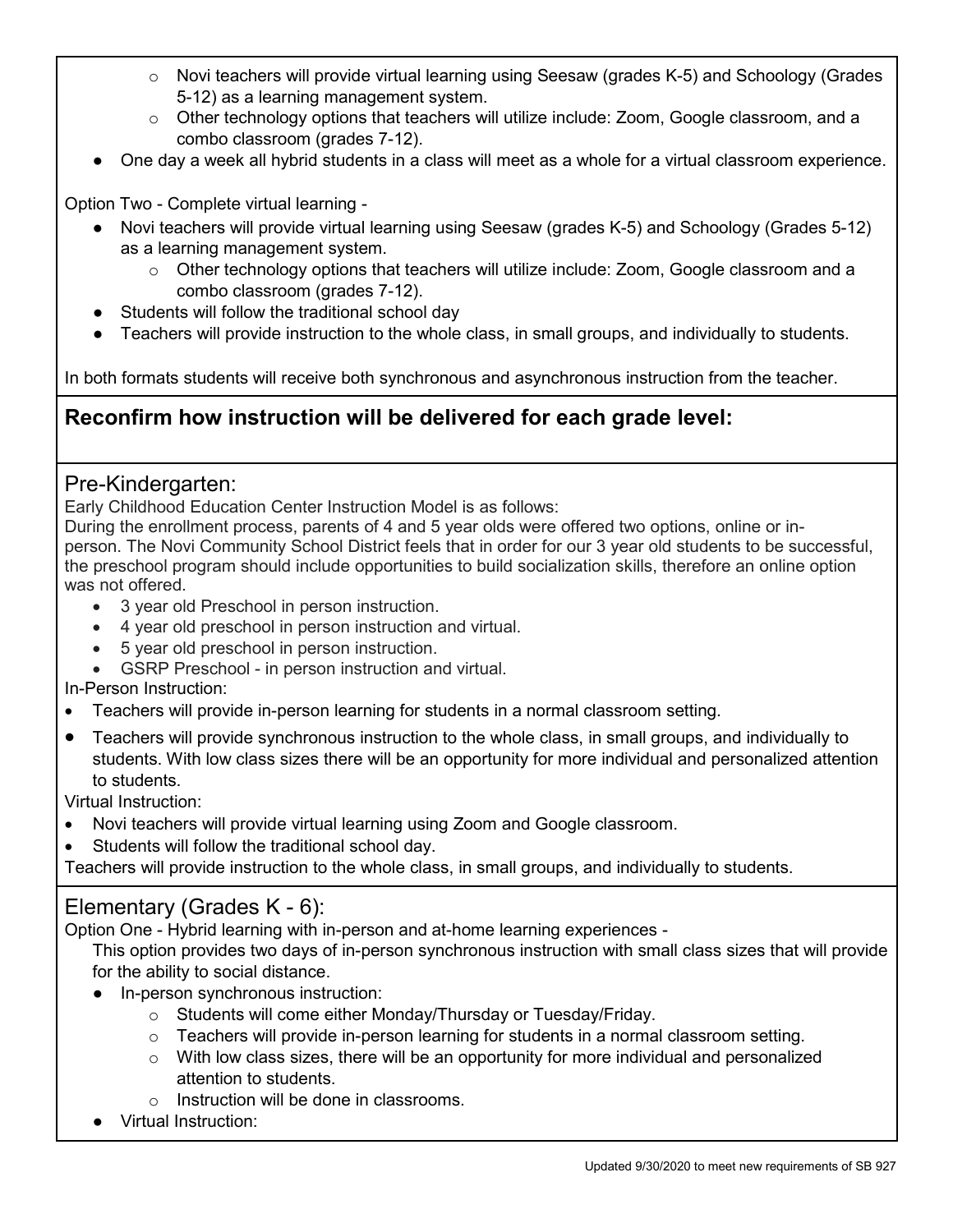- $\circ$  At home learning experiences, will be provided on the other three days.
- $\circ$  Novi teachers will provide virtual learning using Seesaw (grades K-5) and Schoology (Grade 5-6) as learning management systems.
- $\circ$  Other technology options that teachers will utilize include: Zoom and Google classroom.
- One day a week all hybrid students in a class will meet as a whole for a virtual classroom experience.

Option Two - Complete virtual learning -

- Novi teachers will provide virtual learning using Seesaw (grades K-5) and Schoology (Grade 5) as learning management systems.
	- $\circ$  Other technology options that teachers will utilize include: Zoom and Google classroom.
- Students will follow the traditional school day.
- Teachers will provide instruction to the whole class, in small groups, and individually to students.

In both formats, students will receive both synchronous and asynchronous instruction from the teacher.

### Middle School (Grades 7 - 8):

Option One - Hybrid learning with in-person and at-home learning experiences -

This option provides two days of in-person synchronous instruction with small class sizes that will provide for the ability to social distance.

- In-person synchronous instruction:
	- o Students will come either Monday/Thursday or Tuesday/Friday.
	- $\circ$  Teachers will provide in-person learning for students in a normal classroom setting.
	- $\circ$  With low class sizes, there will be an opportunity for more individual and personalized attention to students.
	- o Instruction will be done in classrooms.
- Virtual Instruction:
	- $\circ$  At home learning experiences, will be provided on the other three days.
	- $\circ$  Novi teachers will provide virtual learning using Schoology as learning management systems.
	- $\circ$  Other technology options that teachers will utilize include: Zoom and Google classroom.
- One day a week all hybrid students in a class will meet as a whole for a virtual classroom experience.

Option Two - Complete virtual learning -

- Novi teachers will provide virtual learning using Seesaw (grades K-5) and Schoology (Grade 5) as learning management systems.
	- $\circ$  Other technology options that teachers will utilize include: Zoom and Google classroom.
- Students will follow the traditional school day.
- Teachers will provide instruction to the whole class, in small groups, and individually to students.

Combo Class:

These classes combine virtual learners and hybrid learners in the same section/class period. They exist at the middle school and high school. When teaching these classes, teachers have one of three approaches:

- The hybrid students are in class with the teacher and the virtual students also are in virtual session in the class.
- The hybrid students are not in the classroom, but instead work from a supervised space to complete the class as a virtual learner and occasionally return to the classroom for in-person support when the virtual session has ended.
- The hybrid students are not in the classroom, but instead work from a supervised space to complete the class as a virtual learner.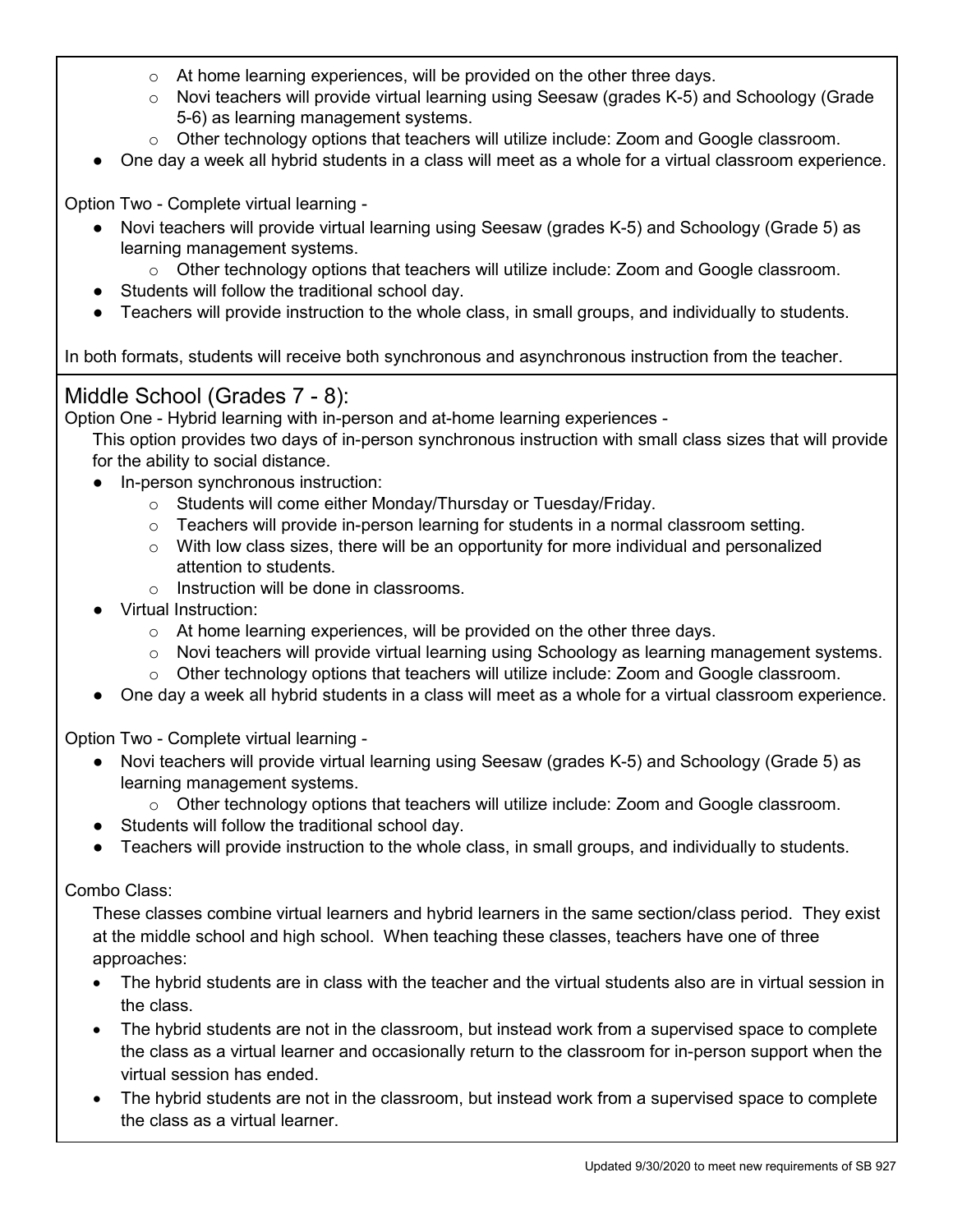In these formats, students will receive both synchronous and asynchronous instruction from the teacher.

## High School (Grades 9 - 12):

Option One - Hybrid learning with in-person and at-home learning experiences -

This option provides two days of in-person synchronous instruction with small class sizes that will provide for the ability to social distance.

- In-person synchronous instruction:
	- o Students will come either Monday/Thursday or Tuesday/Friday.
	- $\circ$  Teachers will provide in-person learning for students in a normal classroom setting.
	- $\circ$  With low class sizes, there will be an opportunity for more individual and personalized attention to students.
	- o Instruction will be done in classrooms.
- **Virtual Instruction:** 
	- o At home learning experiences, will be provided on the other three days.
	- $\circ$  Novi teachers will provide virtual learning using Schoology as learning management systems.
	- o Other technology options that teachers will utilize include: Zoom and Google classroom.
- One day a week all hybrid students in a class will meet as a whole for a virtual classroom experience.

Option Two - Complete virtual learning -

- Novi teachers will provide virtual learning using Seesaw (grades K-5) and Schoology (Grade 5) as learning management systems.
	- $\circ$  Other technology options that teachers will utilize include: Zoom and Google classroom.
- Students will follow the traditional school day.
- Teachers will provide instruction to the whole class, in small groups, and individually to students.

#### Combo Class:

These classes combine virtual learners and hybrid learners in the same section/class period. They exist at the middle school and high school. When teaching these classes, teachers have one of three approaches:

- The hybrid students are in class with the teacher and the virtual students also are in virtual session in the class.
- The hybrid students are not in the classroom, but instead work from a supervised space to complete the class as a virtual learner and occasionally return to the classroom for in-person support when the virtual session has ended.
- The hybrid students are not in the classroom, but instead work from a supervised space to complete the class as a virtual learner.

In these formats, students will receive both synchronous and asynchronous instruction from the teacher.

**Reconfirm whether or not the district is offering higher levels of in-person instruction for English language learners, special education students, or other special populations:**

#### **English Language Learners:**

The English Language Development (ELD) program will continue living into the vision of providing every English Learner access to equitable high-quality content and language instruction, delivering an impactful and inclusive educational experience. The English Language Development program will continue to support English Learners, whether in-person or virtually, focusing on the four components of language development: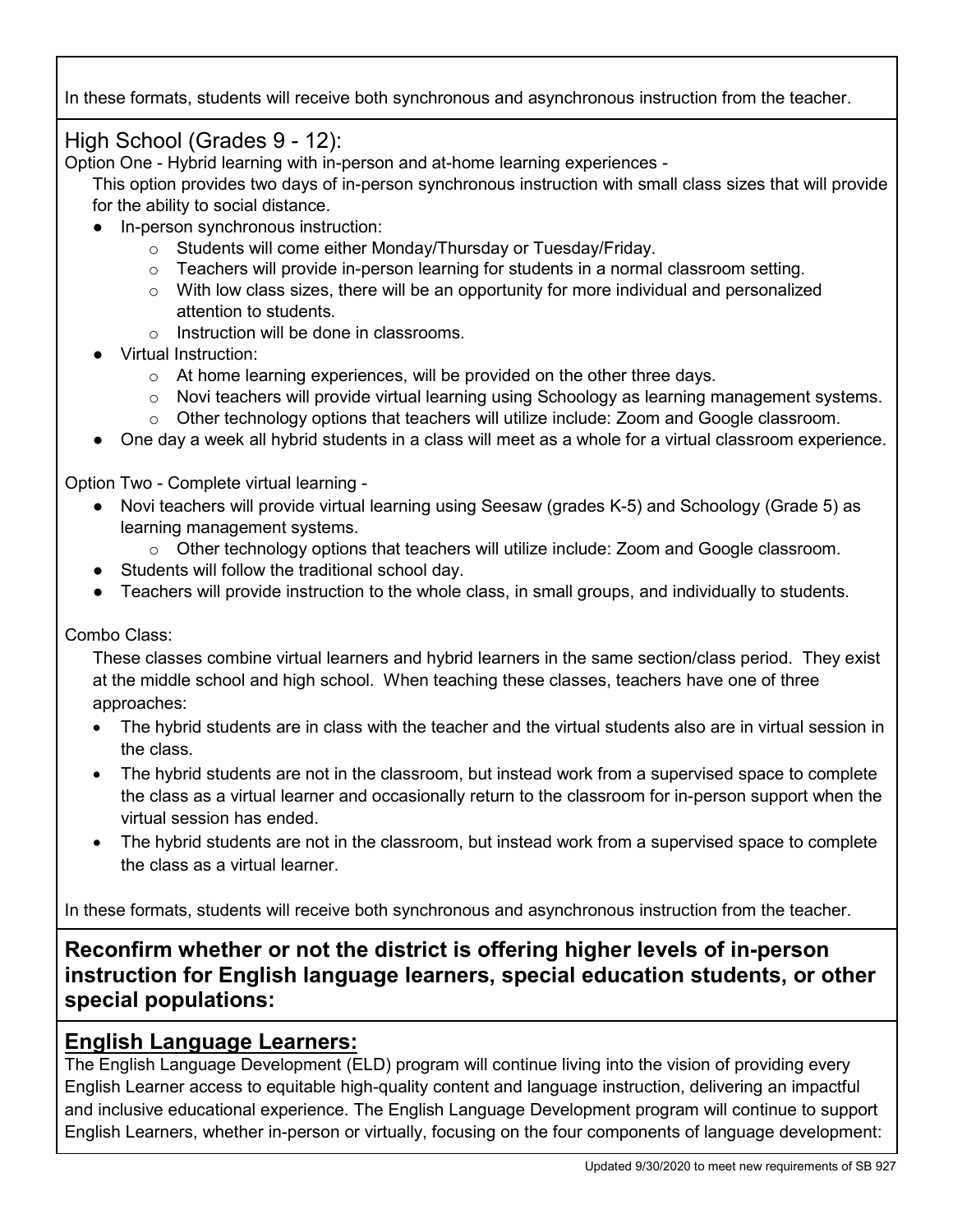Speaking, Listening, Reading, and Writing. The ELD team will follow the district plans for in-person or virtual learning. The ELD program will continue to follow best practices and guidance provided by the Michigan Department of Education.

- During In-Person instruction
	- o English Language Development Teachers will continue teaching language development along with teaching core content.
	- $\circ$  English Learners will continue to be identified for appropriate levels of English Development support based on multiple data points, such as the latest WIDA ACCESS 2.0 For ELLs proficiency scores.
	- $\circ$  English Language Development interventions will continue to provide intensive languagebased instruction to English Learners who are struggling with language development.
	- $\circ$  English Language Development teachers will begin the year by collecting further proficiency data to ensure they are able to meet students' needs using the WIDA Model assessment, and other local assessments such as i-Ready.
- **During virtual instruction** 
	- $\circ$  English Language Development teachers will also continue to teach language and content, with further emphasis on developing oral language skills.
	- $\circ$  The English Language Development program will continue to provide English Language Development intervention to select students who are identified as in need of additional support to further develop their language skills.
	- o English Language Development teachers will continue to collaborate with core teachers and the special education team to support English Learners in their 7 classes, whether online or in person.

## **Special Education Students:**

The NCSD Special Education Department is dedicated to providing free and appropriate educational opportunities for students with disabilities and will align with Oakland County Health Division recommendations. Our special education staff will continue working with families to collaboratively identify the most essential services for each student that can be provided both directly and indirectly in virtual or hybrid learning environments. Student plans will be adjusted, as needed, in coordination with families. We recognize that each student will have an individual plan based on the learning model selected by a student's family.

NCSD will continue to support our students with IFSPs and IEPs in the following programs:

- Birth to 3/Early On
- Early Childhood/Pre-K Special Education Programs & Services
- $\bullet$  K-12
- Novi Adult Transition Center (NATC)
- Career Prep
- Novi students who attend Center-Based Programs in Oakland County

The Special Education Department will follow MARSE and IDEA policies and procedures for students with disabilities. This includes following child find requirements, evaluations, eligibility, and providing accommodations, aids and related services to students who are eligible under MARSE criteria for disabilities. The District will adhere to health guidelines during evaluations and when providing accommodations, aids, and related services.

NCSD will continue to identify, locate, and evaluate students suspected of having a disability and needing special education and related services. At the same time, NCSD will be mindful that students have had changes to their typical learning environment when initiating the referral process. Some evaluation procedures can be completed in virtual learning situations and other evaluations require in person contact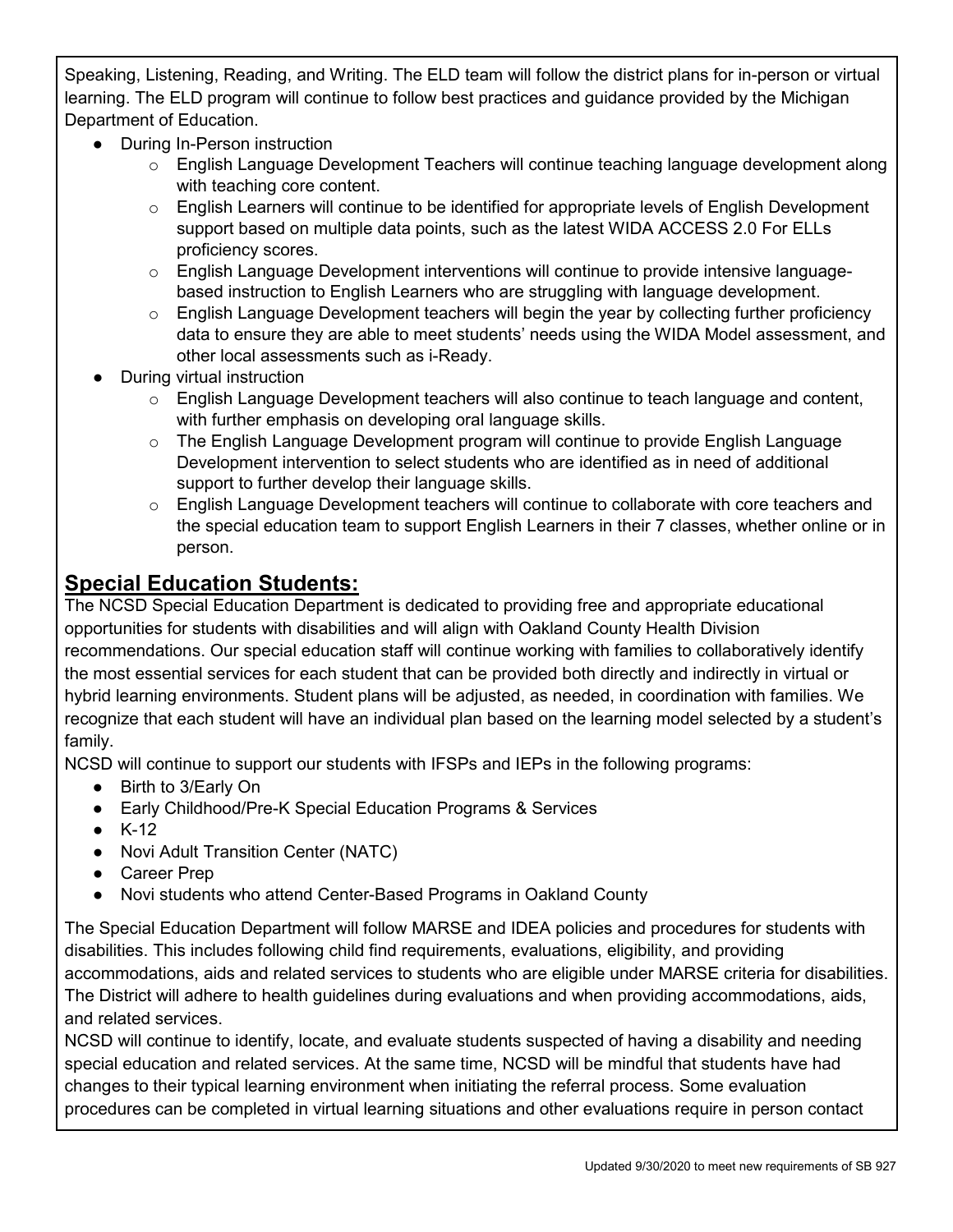with students or observations of students in school settings. NCSD will conduct evaluations and in-person while adhering to public health guidelines for the safety of students and staff.

NCSD is committed to providing families an opportunity to have meaningful participation in the special education process. We will continue to conduct virtual IEP meetings.

# **Other Special Populations:**

The Student Services Department will follow all district and federal Section 504 policies and procedures for compliance under Section 504. This includes:

- Adhering to child find requirements, evaluations, eligibility, and providing accommodations, aids and related services to students who are eligible under Section 504.
- Following required social distancing protocols during evaluations and when providing accommodations, aids, and related services.

The Student Services Department will:

- Support students with Section 504 Accommodation Plans.
- Demonstrate good faith effort to provide accommodations and related services to students with 504 Plans.
- Provide services in the areas of: Social Worker, Occupational Therapy, Physical Therapy, Speech and Language Services, and Oakland Schools Consultant support, as stated on student's 504 plans. NCSD will provide these supports using several methods, which may include Zoom, Google Meets, or other platforms.
- Will work to ensure accessibility, including accommodations to their general education learning, as well as individual student needs.
- If we in good faith cannot provide services on the 504 plan, the District will provide a Notice document to families.

NCSD will continue to identify, locate, and evaluate students suspected of having a qualifying disability under Section 504. NCSD will conduct evaluations remotely and in-person, while adhering to public health guidelines for the safety of students and staff.

- In-person learning: All federal and district policies and procedures will be adhered to in order to meet compliance under Section 504.
- Remote learning: Individual needs will be reviewed to determine how to best support and provide accommodations, aids, and services so students identified under Section 504 can access curriculum.

# **Document Public Comments:**

January [Board Meeting and Community Survey Comments](https://resources.finalsite.net/images/v1612546845/novik12mius/jtdskhgjxa7b7os9rtug/BoardofEducationPublicCommentRequestResponses12121.pdf)

## **Review Weekly 2-Way Interaction Rates for PreK - 12**

| <b>January</b> | <b>All Students</b> | 100% Remote* | Not 100% Remote* |
|----------------|---------------------|--------------|------------------|
| Week 1         | 80.65               | 44.36        | 36.29            |
| Week 2         | 85.37               | 46.95        | 38.42            |
| Week 3         | 84.05               | 46.23        | 37.82            |